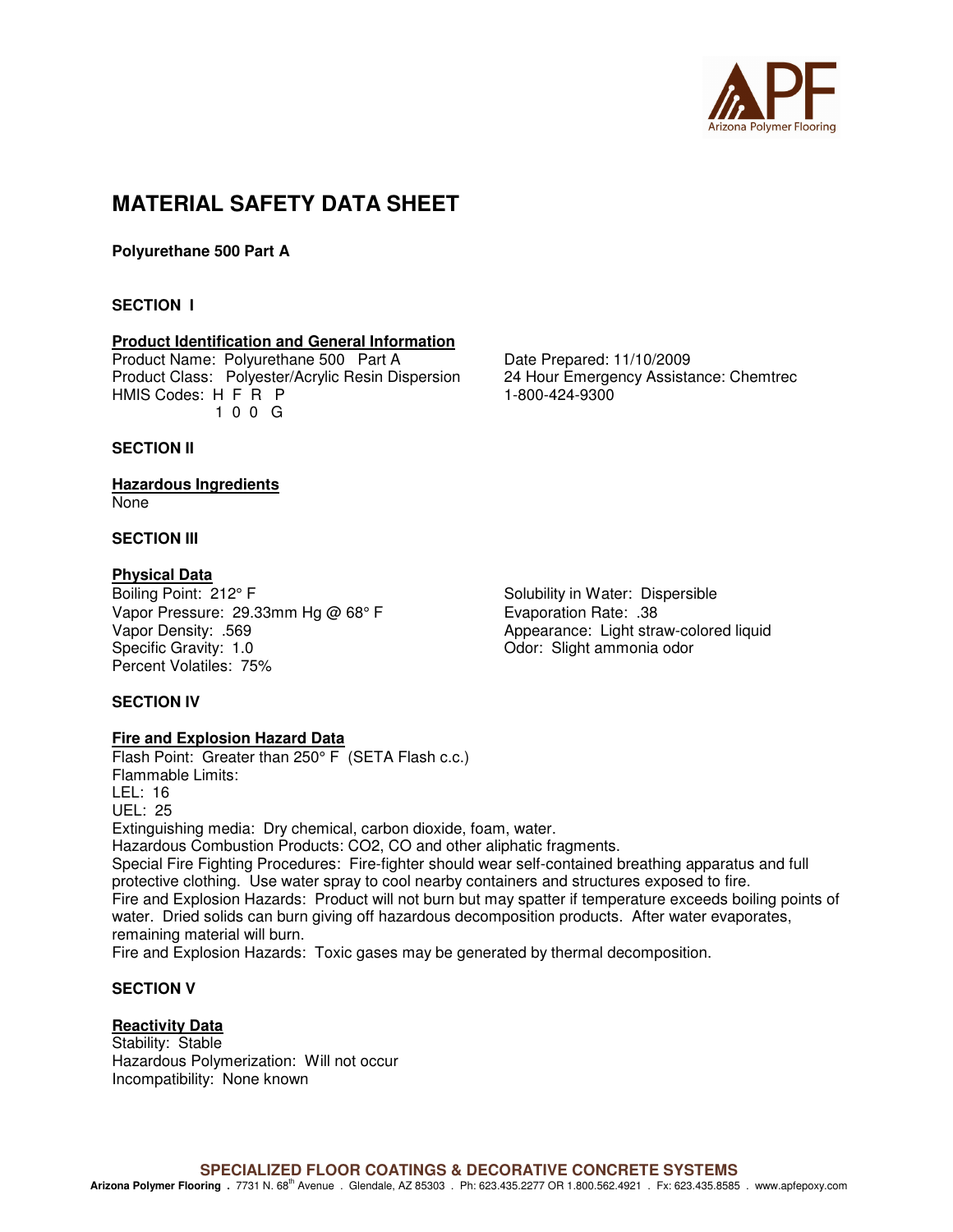# **SECTION VI**

#### **Health Hazard Data**

Primary Route of Entry: Skin or eye contact, inhalation. Eye Contact: Can cause moderate irritation. Skin Contact: Can cause moderate irritation. Inhalation: Can cause irritation to nasal passages; throat plus lungs. Ingestion: Can cause gastrointestinal irritation. Chronic Overexposure: Can cause damage to the respiratory system, lungs, eyes, skin and central nervous system.

## **SECTION VII**

#### **First Aid**

Eyes: Flush with clean water for at least 15 minutes. Skin: Remove contaminated clothing. Wash affected areas with soap and water. Ingestion: Consult physician. Inhalation: Move to fresh air.

#### **SECTION VIII**

#### **Special Protection Information**

Respiratory Protection: NIOSH approved organic vapor respirator should be used where ventilation is inadequate.

Ventilation: General dilution ventilation that maintains vapor levels below the appropriate exposure limit is recommended.

Eye Protection: Safety glasses or goggles are recommended. Skin Protection: Impermeable gloves are recommended.

#### **SECTION IX**

#### **Spill or Leak Procedures**

Steps to be taken if material is released or spilled: Cover spill with absorbent material, collect for disposal. Wash spill area with hot water.

Waste Disposal Method: Dispose of in compliance with all local, state and federal government regulations.

#### **SECTION X**

#### **Shipping Data**

D.O.T. Shipping Name: Epoxy Paint Technical Shipping Name: Polyol Solution D.O.T. Hazard Class: Not Regulated UN/NA Number: None Reportable Quantity: None D.O.T. Labels Required: None Freight Class: 55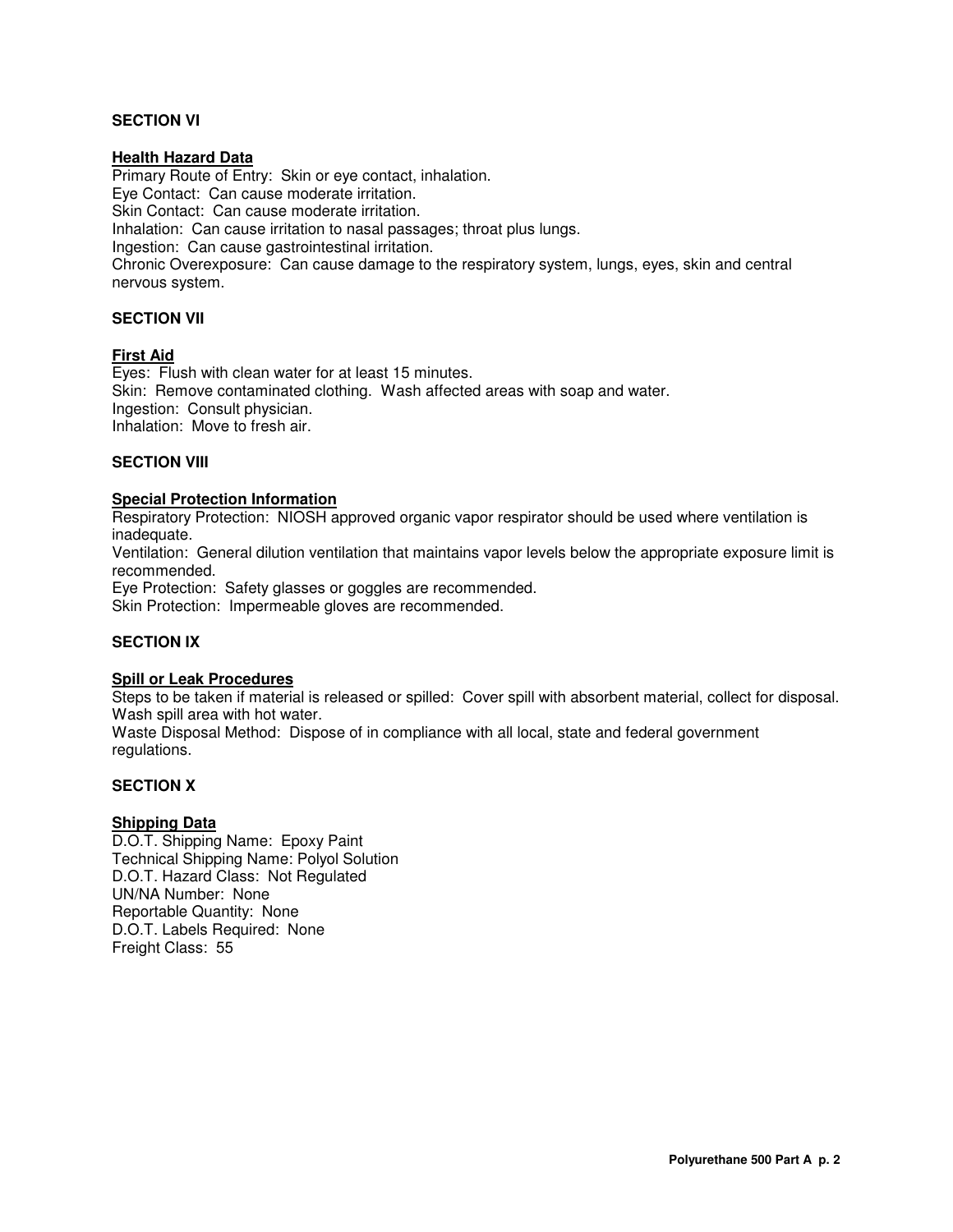

# **MATERIAL SAFETY DATA SHEET**

**Polyurethane 500 Part B** 

## **SECTION I**

#### **Product Identification and General Information**

Product Name: Polyurethane 500 Part B Date Prepared: 11/10/2009<br>Product Class: Aliphatic Polyisocyanate 24 Hour Emergency Assistal HMIS Codes: H F R P 1-800-424-9300 2 1 1 G

24 Hour Emergency Assistance: Chemtrec

#### **SECTION II**

#### **Hazardous Ingredients CAS# OSHA PEL ACGIH TLV**

Aliphatic Polyisocyanate **Proprietary (\*)** N/E N/E N/E Hexamethylene Isocyanate **822-060** N/E .005 ppm HDI Based Polyisocyanate Proprietary (\*) N/E N/E Dipropylene Glycol Monomechyl Ether

# **SECTION III**

**Physical Data**<br>Boiling Point: N/E Vapor Pressure: N/E<br>
Vapor Density: N/E<br>
Vapor Density: N/E<br>
Vapor Density: N/E Specific Gravity: N/E Odor: Slight Percent Volatiles: 15%

Boiling Point: N/E<br>
Vapor Pressure: N/E<br>
Vapor Pressure: N/E<br>
Solubility in Water: Soluble<br>
Evaporation Rate: N/E Appearance: Clear/Pale Yellow

(\*) Listed in TSCA Inventory

# **SECTION IV**

#### **Fire and Explosion Hazard Data**

Flash Point: Greater than 250° F (SETA Flash c.c.) Flammable Limits: LEL: N/E UEL: N/E Special Fire Fighting Procedures: Fire-fighter should wear self-contained breathing apparatus and full

protective clothing. Use water spray to cool nearby containers and structures exposed to fire. Fire and Explosion Hazards: During fire, HDI vapors and other highly toxic gases may be generated. Closed containers may explode when exposed to extreme heat or when contaminated with water. Extinguishing Media: Dry chemical, carbon dioxide, foam water.

Hazardous Combustion Products: Carbon dioxide, carbon monoxide, oxides of nitrogen traces of HDI and **HCN** 

Fire and Explosion Hazards: During fire, HDI vapors and other highly toxic gases may be generated. Closed containers may expand when exposed to extreme heat or when contaminated with water.

## **SECTION V**

#### **Reactivity Data**

Stability: Stable Hazardous Polymerization: May occur; contact with moisture or other materials which react with isocyanates or temperatures over 400°F may cause polymerization.